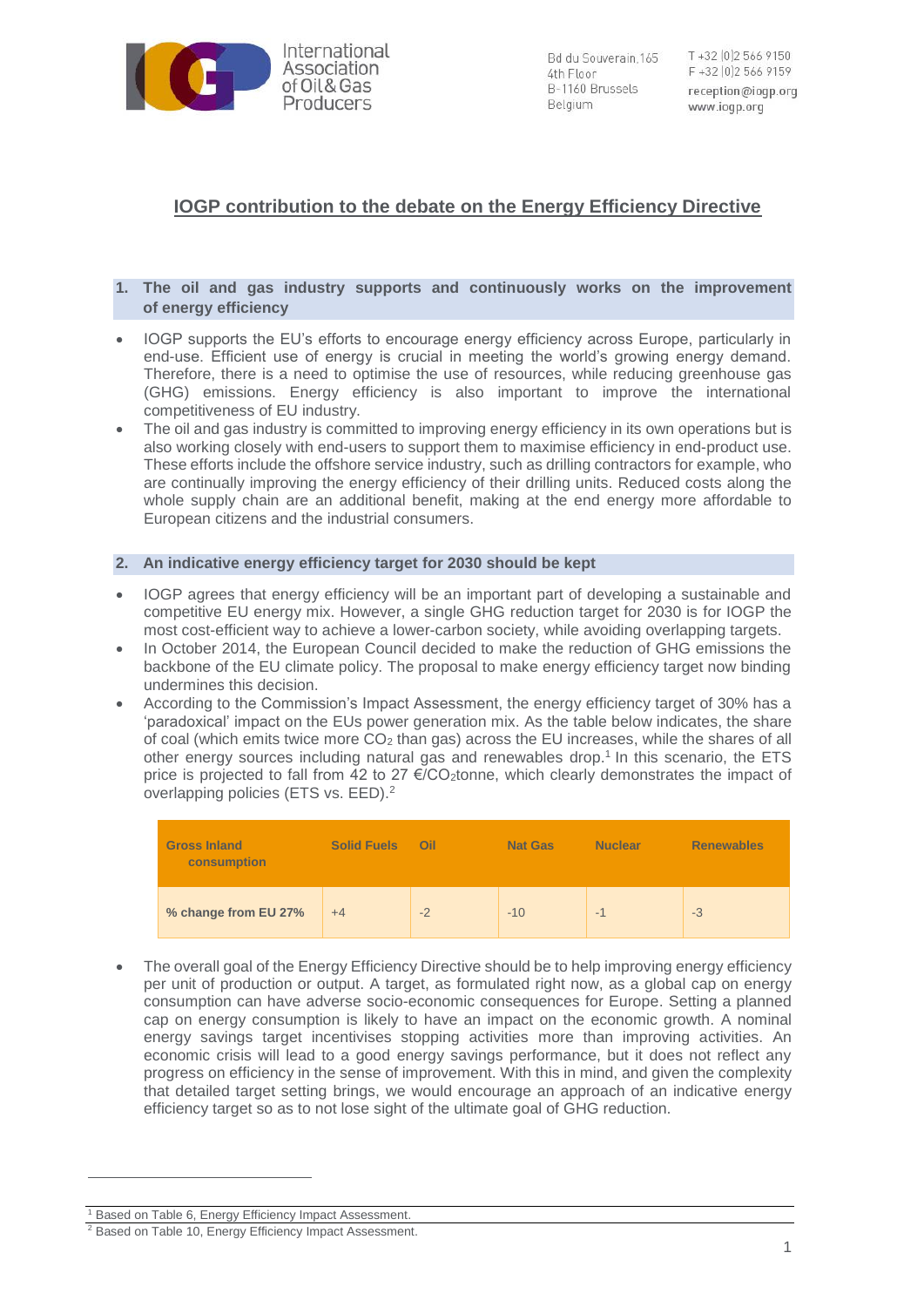• Offering affordable energy prices to consumers is key to the successful delivery of the Energy Union project.<sup>3</sup> In this context, the Commission needs to bear in mind that around 11% of European citizens were unable to keep their home adequately warm in 2012.<sup>4</sup> In its Impact Assessment, the Commission notes that significant investments in energy efficiency to implement European and national policies will increase the initial capital costs for energy consumers as well as will require specific policy instruments. However, there is no information on when consumers will enjoy lower energy prices. 5

## **3. As gas helps in improving energy efficiency, primary energy factor (PEF) for electricity should be at least 2.2**

- The use of natural gas will be essential to unlock the full potential of energy savings. Gas can cost-effectively enable GHG reduction in the heating sector, for example, through the replacement of old boilers with modern natural gas condensation boilers which require a far lower level of energy consumption while providing the same duty. This is illustrated by a study carried out by the German research institute EWI. <sup>6</sup> Deploying gas heat pumps also helps to reduce energy consumption and GHG emissions.
- As demonstrated by the European Environment Agency (EEA), the improvement in energy efficiency in the EU between 2005 and 2010 is explained by the increased use of natural gas (natural gas power plants have relatively higher efficiencies  $-60\%$ <sup>7</sup>) and the decreased use of coal, lignite and nuclear (coal, lignite and nuclear power plants have relatively lower efficiencies). Conversely, after 2010, the average efficiency of electricity and heat production diminished due to the increased use of coal, lignite and biomass, and the decreased use of natural gas. About half of the drop in energy efficiency between 2010 and 2012 can be attributed to the changes in fuel mix. In addition, the increased use of coal and lignite may have led to a greater use of existing low efficiency coal plants.<sup>8</sup> **Given the strategic value of hydrocarbons for energy security of EU Member States a balanced and sustainable increase of gas utilisation, including a switch from coal to gas, needs to be endorsed as an important instrument to increase energy efficiency and reduce CO<sup>2</sup> emissions.**
- While the PEF is necessary to compare the use of electricity with energies such as natural gas, in a fair manner, it **should however be based on the existing fuel mix and not on a potential forward looking scenario of 2030, as the future energy mix of Europe is very uncertain and impacted by many different factors.**
- We also believe the **PEF should reflect reality and should not make the use of electricity artificially more attractive than the use of other energy**. The PEF should thus not be used as a tool to achieve policy objectives, but remain a derived calculation to reflect the conversion of final energy to primary energy. Therefore, the PEF for electricity should be at least 2.2 if the points above are considered. A PEF taking account of the marginal use of electricity would give a much higher number, i.e. if more electricity is needed in winter months due to a cold spell, baseload coal-fired electricity would sharply increase the real PEF in many countries.
- The PEF in the EED should not be used for energy labelling and eco-design. Energy for heating is mainly used in the winter and does not represent an average over the year. Furthermore, the reduction of the PEF for electricity should not result in highly inefficient electric appliances, which are currently forbidden under the Ecodesign rules, appearing to be more efficient and becoming available for sale again.

-

<sup>&</sup>lt;sup>3</sup> Report 'Energy prices and costs in Europe', European Commission, COM(2016) 769 final. Figure 3 in this report shows that the energy component of average EU household retail electricity prices equals around 75€/MWh, and for industry – slightly over 50€/MWh (Figure 6). Figure 10 shows that the energy component of average EU household retail gas prices accounts for around 35€/MWh, and for industry – slightly over 25€/MWh (Figure 12)..

<sup>4</sup> Source[: https://ec.europa.eu/energy/sites/ener/files/documents/INSIGHT\\_E\\_Energy%20Poverty%20-](https://ec.europa.eu/energy/sites/ener/files/documents/INSIGHT_E_Energy%20Poverty%20-%20Main%20Report_FINAL.pdf)

[<sup>%20</sup>Main%20Report\\_FINAL.pdf](https://ec.europa.eu/energy/sites/ener/files/documents/INSIGHT_E_Energy%20Poverty%20-%20Main%20Report_FINAL.pdf)

<sup>5</sup> Energy Efficiency Impact Assessment, page 66.

<sup>6</sup> Energiewirtschaftliches Institut an der Universität zu Köln (EWI): "Potentiale von Erdgas als CO2-Vermeidungsoption", June 2014.

European Environment Agency, EN19 Efficiency of conventional thermal electricity and heat production, here.

<sup>&</sup>lt;sup>8</sup> European Environment Agency, Efficiency of conventional thermal electricity and heat production, [here.](http://www.eea.europa.eu/data-and-maps/indicators/efficiency-of-conventional-thermal-electricity-generation-4/assessment)